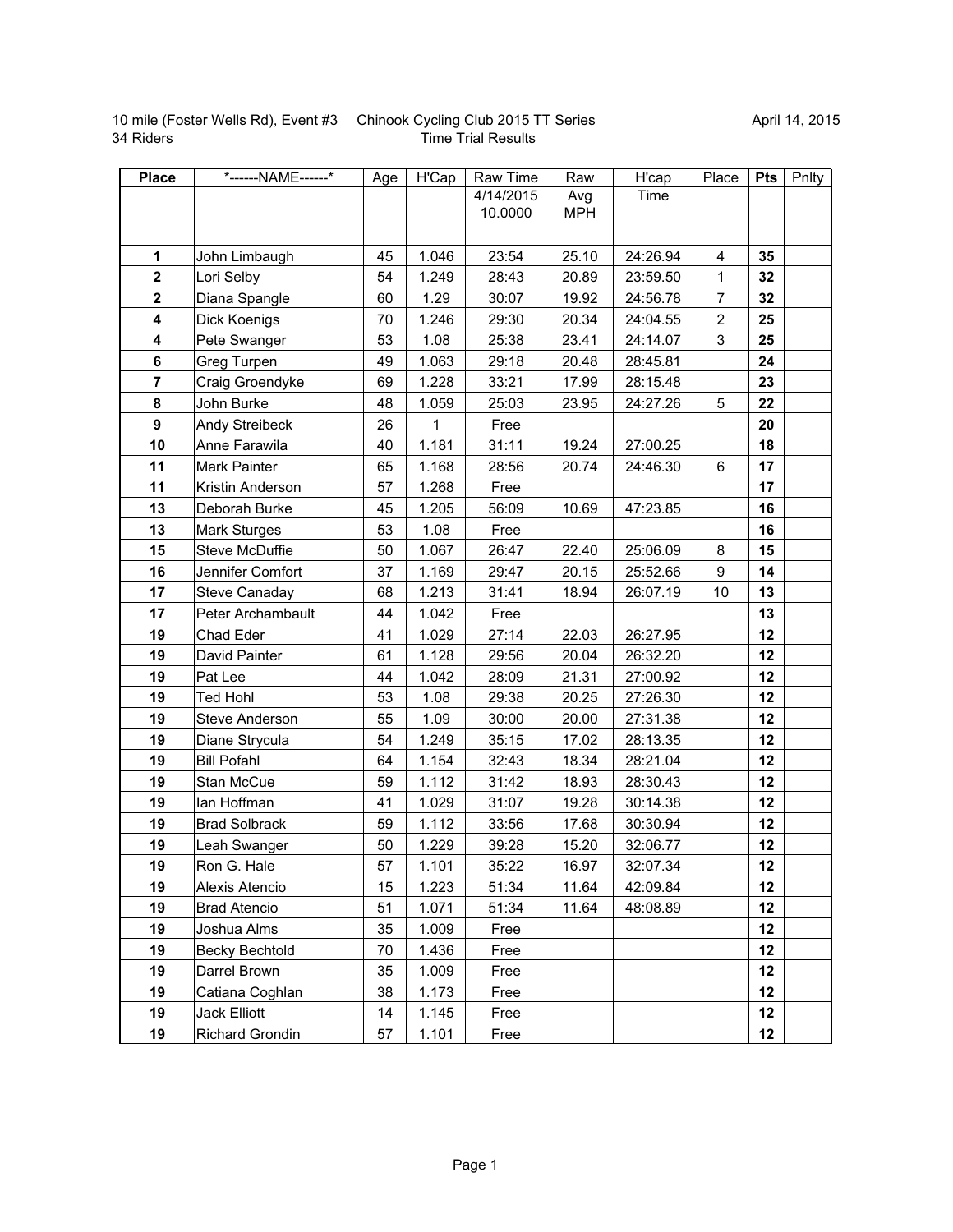10 mile (Foster Wells Rd), Event #3 34 Riders

## Chinook Cycling Club 2015 TT Series Time Trial Results

| 19 | Ron D. Hale            | 56 | 1.095 | Free  |       |          |      | 12     |  |
|----|------------------------|----|-------|-------|-------|----------|------|--------|--|
| 19 | Steve Hanson           | 43 | 1.038 | Free  |       |          |      | 12     |  |
| 19 | Morgan Larche          | 25 | 1.143 | Free  |       |          |      | 12     |  |
| 19 | Keyon Maljai           | 34 | 1.006 | Free  |       |          |      | 12     |  |
| 19 | Linda McLean           | 59 | 1.28  | Free  |       |          |      | 12     |  |
| 19 | Mark McLean            | 60 | 1.12  | Free  |       |          |      | 12     |  |
| 19 | Paul Meier             | 62 | 1.137 | Free  |       |          |      | 12     |  |
| 19 | Tom Owen               | 59 | 1.112 | Free  |       |          |      | 12     |  |
| 19 | Wendy Owen             | 56 | 1.261 | Free  |       |          |      | 12     |  |
| 19 | Evelyn Painter         | 86 | 1.999 | Free  |       |          |      | 12     |  |
| 19 | JimaLee Painter        | 61 | 1.3   | Free  |       |          |      | 12     |  |
| 19 | <b>Brian Schur</b>     | 42 | 1.033 | Free  |       |          |      | 12     |  |
| 19 | Missi Solbrack         | 55 | 1.255 | Free  |       |          |      | 12     |  |
| 19 | Dave Fischer           | 65 | 1.168 | Free  |       |          |      | 12     |  |
| 19 | Navindra Gunawardena   | 33 | 1.003 | Free  |       |          |      | 12     |  |
| 19 | <b>Bill Hanf</b>       | 66 | 1.183 | Free  |       |          |      | 12     |  |
| 19 | Diane Hanf             | 59 | 1.28  | Free  |       |          |      | 12     |  |
| 19 | Florence Kirchner      | 68 | 1.397 | Free  |       |          |      | 12     |  |
| 19 | Tom Kirchner           | 67 | 1.198 | Free  |       |          |      | 12     |  |
| 19 | Mike Larche            | 26 | 1     | Free  |       |          |      | 12     |  |
| 19 | John MacArthur         | 51 | 1.071 | Free  |       |          |      | 12     |  |
| 19 | <b>Robert Marshall</b> | 71 | 1.265 | Free  |       |          |      | 12     |  |
| 19 | Carolyn Sturges        | 50 | 1.229 | Free  |       |          |      | 12     |  |
| 19 | <b>Summer Sturges</b>  | 19 | 1.143 | Free  |       |          |      | 12     |  |
| 63 | Sally Shadle           | 34 | 1.159 | 31:41 | 18.94 | 27:20.21 |      | 8      |  |
| 63 | Porter Withers         | 15 | 1.095 | 30:08 | 19.91 | 27:31.14 |      | 8      |  |
| 63 | Scott Sarber           | 46 | 1.05  | 30:17 | 19.81 | 28:50.48 |      | 8      |  |
| 63 | <b>Philip Nelson</b>   | 43 | 1.038 | 30:05 | 19.94 | 28:58.92 |      | 8      |  |
| 63 | Lewis Kenworthy        | 58 | 1.106 |       |       |          |      | 8      |  |
| 63 | <b>Torka Poet</b>      | 49 | 1.224 |       |       |          |      | 8      |  |
| 63 | Luke Sturges           | 13 | 1.2   |       |       |          |      | 8      |  |
| 63 | Montana Sturges        | 21 | 1     |       |       |          |      | 8      |  |
| 63 | Erin Plumb             | 42 | 1.19  | Free  |       |          |      | 8      |  |
| 63 | Shari Elliott          | 47 | 1.214 |       |       |          |      | 8      |  |
| 63 | <b>Tim Elliott</b>     | 63 | 1.145 |       |       |          |      | 8      |  |
| 63 | Chris Johnson          | 39 | 1.021 | Free  |       |          |      | $\bf8$ |  |
| 63 | <b>Barry Nichols</b>   | 42 | 1.033 | Free  |       |          |      | 8      |  |
| 63 | Jon Page               | 53 | 1.08  | Free  |       |          |      | 8      |  |
| 63 | Jim Willis             | 45 | 1.046 | Free  |       |          |      | 8      |  |
| 78 | Phil Treadway          | 53 | 1.08  | 33:14 | 18.05 | 30:46.30 | Half | 6      |  |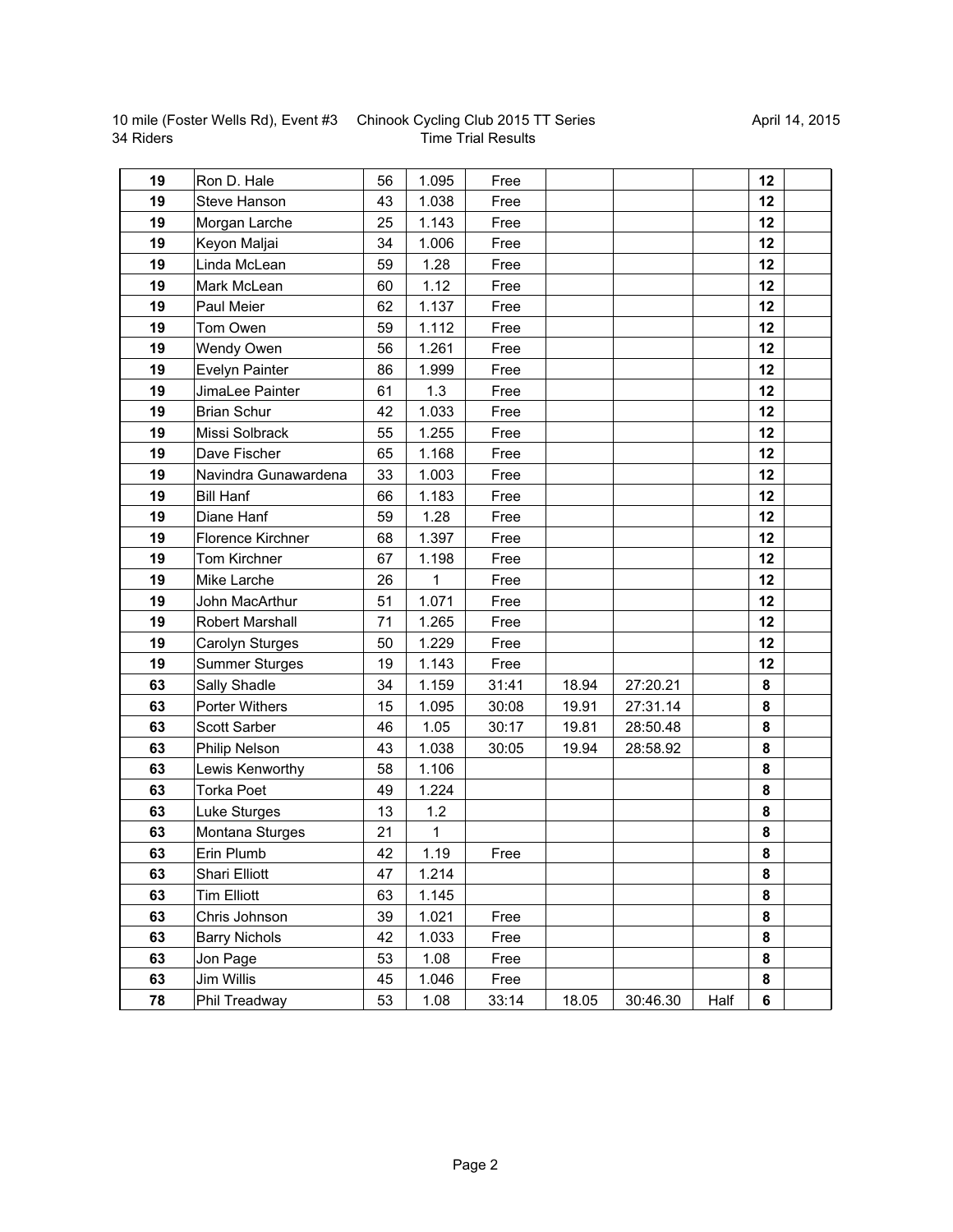|           | 10 mile (Foster Wells Rd), Event #3 Chinook Cycling Club 2015 TT Series |
|-----------|-------------------------------------------------------------------------|
| 34 Riders | <b>Time Trial Results</b>                                               |

| <b>Place</b>     | *------NAME------*   | Age | H'Cap        | Raw Time  | Raw        | H'cap       | Place                   | Pts | Pnlty |
|------------------|----------------------|-----|--------------|-----------|------------|-------------|-------------------------|-----|-------|
|                  |                      |     |              | 4/14/2015 | Avg        | <b>Time</b> |                         |     |       |
|                  |                      |     |              | 10.0000   | <b>MPH</b> |             |                         |     |       |
|                  |                      |     |              |           |            |             |                         |     |       |
| $\mathbf 1$      | Lori Selby           | 54  | 1.249        | 28:43     | 20.89      | 23:59.50    | 1                       | 32  |       |
| $\mathbf{2}$     | Dick Koenigs         | 70  | 1.246        | 29:30     | 20.34      | 24:04.55    | $\overline{c}$          | 25  |       |
| $\mathbf{2}$     | Pete Swanger         | 53  | 1.08         | 25:38     | 23.41      | 24:14.07    | 3                       | 25  |       |
| $\mathbf 2$      | John Limbaugh        | 45  | 1.046        | 23:54     | 25.10      | 24:26.94    | $\overline{\mathbf{4}}$ | 35  |       |
| 5                | John Burke           | 48  | 1.059        | 25:03     | 23.95      | 24:27.26    | 5                       | 22  |       |
| 6                | Mark Painter         | 65  | 1.168        | 28:56     | 20.74      | 24:46.30    | 6                       | 17  |       |
| $6\phantom{a}$   | Diana Spangle        | 60  | 1.29         | 30:07     | 19.92      | 24:56.78    | $\overline{7}$          | 32  |       |
| 8                | Steve McDuffie       | 50  | 1.067        | 26:47     | 22.40      | 25:06.09    | 8                       | 15  |       |
| $\boldsymbol{9}$ | Jennifer Comfort     | 37  | 1.169        | 29:47     | 20.15      | 25:52.66    | 9                       | 14  |       |
| 10               | Steve Canaday        | 68  | 1.213        | 31:41     | 18.94      | 26:07.19    | 10                      | 13  |       |
| 11               | Chad Eder            | 41  | 1.029        | 27:14     | 22.03      | 26:27.95    |                         | 12  |       |
| 11               | David Painter        | 61  | 1.128        | 29:56     | 20.04      | 26:32.20    |                         | 12  |       |
| 11               | Anne Farawila        | 40  | 1.181        | 31:11     | 19.24      | 27:00.25    |                         | 18  |       |
| 14               | Pat Lee              | 44  | 1.042        | 28:09     | 21.31      | 27:00.92    |                         | 12  |       |
| 15               | Sally Shadle         | 34  | 1.159        | 31:41     | 18.94      | 27:20.21    |                         | 8   |       |
| 15               | <b>Ted Hohl</b>      | 53  | 1.08         | 29:38     | 20.25      | 27:26.30    |                         | 12  |       |
| 17               | Porter Withers       | 15  | 1.095        | 30:08     | 19.91      | 27:31.14    |                         | 8   |       |
| 17               | Steve Anderson       | 55  | 1.09         | 30:00     | 20.00      | 27:31.38    |                         | 12  |       |
| 17               | Diane Strycula       | 54  | 1.249        | 35:15     | 17.02      | 28:13.35    |                         | 12  |       |
| 17               | Craig Groendyke      | 69  | 1.228        | 33:21     | 17.99      | 28:15.48    |                         | 23  |       |
| 21               | <b>Bill Pofahl</b>   | 64  | 1.154        | 32:43     | 18.34      | 28:21.04    |                         | 12  |       |
| 21               | Stan McCue           | 59  | 1.112        | 31:42     | 18.93      | 28:30.43    |                         | 12  |       |
| 21               | Greg Turpen          | 49  | 1.063        | 29:18     | 20.48      | 28:45.81    |                         | 24  |       |
| 24               | Scott Sarber         | 46  | 1.05         | 30:17     | 19.81      | 28:50.48    |                         | 8   |       |
| 24               | Philip Nelson        | 43  | 1.038        | 30:05     | 19.94      | 28:58.92    |                         | 8   |       |
| 24               | lan Hoffman          | 41  | 1.029        | 31:07     | 19.28      | 30:14.38    |                         | 12  |       |
| 24               | <b>Brad Solbrack</b> | 59  | 1.112        | 33:56     | 17.68      | 30:30.94    |                         | 12  |       |
| 28               | Phil Treadway        | 53  | 1.08         | 33:14     | 18.05      | 30:46.30    | Half                    | 6   |       |
| 28               | Leah Swanger         | 50  | 1.229        | 39:28     | 15.20      | 32:06.77    |                         | 12  |       |
| 28               | Ron G. Hale          | 57  | 1.101        | 35:22     | 16.97      | 32:07.34    |                         | 12  |       |
| 28               | Alexis Atencio       | 15  | 1.223        | 51:34     | 11.64      | 42:09.84    |                         | 12  |       |
| 28               | Deborah Burke        | 45  | 1.205        | 56:09     | 10.69      | 47:23.85    |                         | 16  |       |
| 33               | <b>Brad Atencio</b>  | 51  | 1.071        | 51:34     | 11.64      | 48:08.89    |                         | 12  |       |
| 34               | Lewis Kenworthy      | 58  | 1.106        |           |            |             |                         | 8   |       |
| 34               | Torka Poet           | 49  | 1.224        |           |            |             |                         | 8   |       |
| 34               | Luke Sturges         | 13  | 1.2          |           |            |             |                         | 8   |       |
| 34               | Montana Sturges      | 21  | $\mathbf{1}$ |           |            |             |                         | 8   |       |
| 34               | Andy Streibeck       | 26  | $\mathbf{1}$ | Free      |            |             |                         | 20  |       |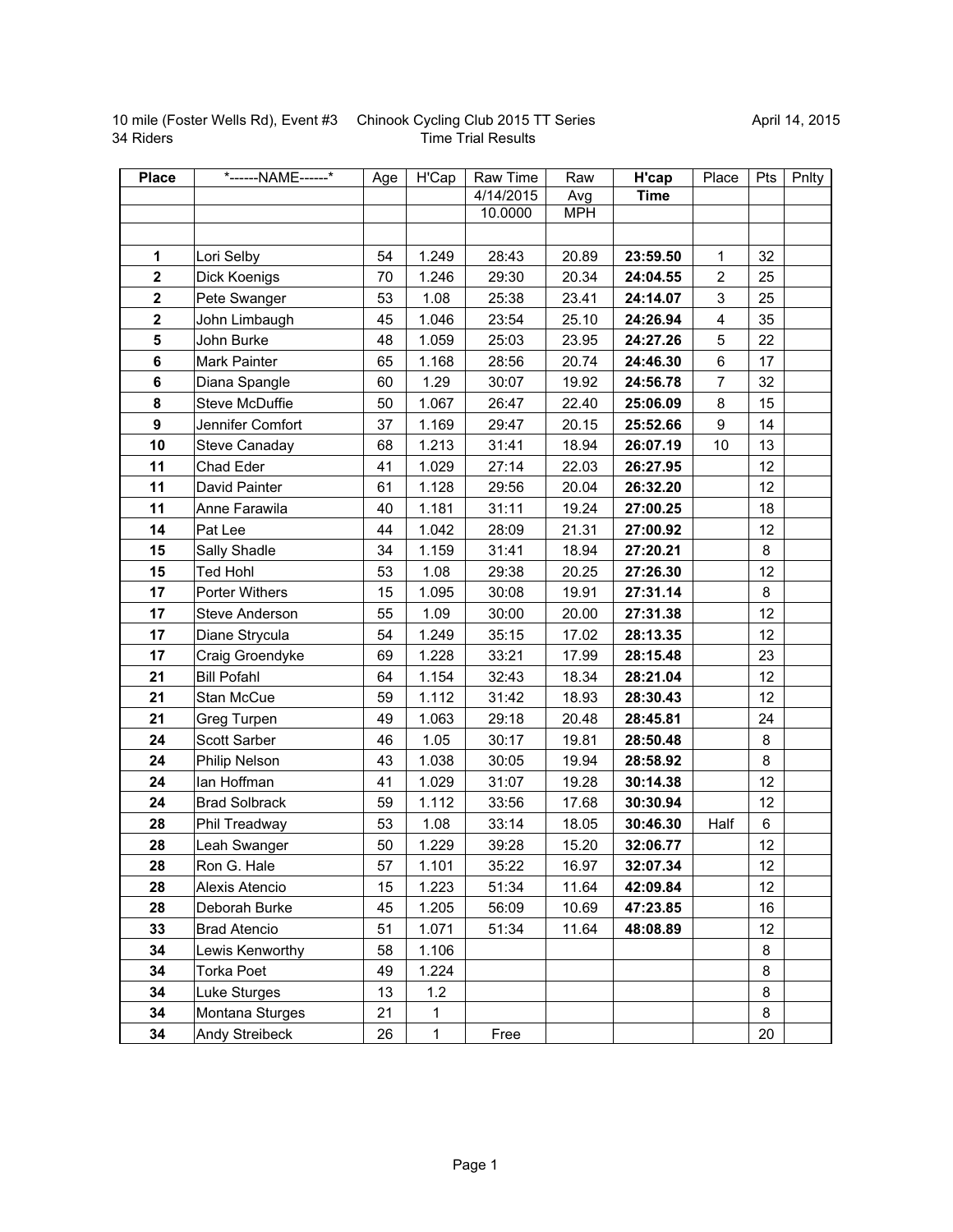| 10 mile (Foster Wells Rd), Event #3 |  |
|-------------------------------------|--|
| 34 Riders                           |  |

## Chinook Cycling Club 2015 TT Series Time Trial Results

| 39 | Kristin Anderson         | 57 | 1.268 | Free | 17              |  |
|----|--------------------------|----|-------|------|-----------------|--|
| 40 | <b>Mark Sturges</b>      | 53 | 1.08  | Free | 16              |  |
| 41 | Peter Archambault        | 44 | 1.042 | Free | 13              |  |
| 42 | Joshua Alms              | 35 | 1.009 | Free | 12              |  |
| 42 | <b>Becky Bechtold</b>    | 70 | 1.436 | Free | 12              |  |
| 42 | Darrel Brown             | 35 | 1.009 | Free | 12              |  |
| 42 | Catiana Coghlan          | 38 | 1.173 | Free | 12              |  |
| 42 | <b>Jack Elliott</b>      | 14 | 1.145 | Free | 12              |  |
| 42 | <b>Richard Grondin</b>   | 57 | 1.101 | Free | 12              |  |
| 42 | Ron D. Hale              | 56 | 1.095 | Free | 12              |  |
| 42 | Steve Hanson             | 43 | 1.038 | Free | 12 <sub>2</sub> |  |
| 42 | Morgan Larche            | 25 | 1.143 | Free | 12              |  |
| 42 | Keyon Maljai             | 34 | 1.006 | Free | 12              |  |
| 42 | Linda McLean             | 59 | 1.28  | Free | 12              |  |
| 42 | Mark McLean              | 60 | 1.12  | Free | 12 <sub>2</sub> |  |
| 42 | Paul Meier               | 62 | 1.137 | Free | 12              |  |
| 42 | Tom Owen                 | 59 | 1.112 | Free | 12              |  |
| 42 | Wendy Owen               | 56 | 1.261 | Free | 12              |  |
| 42 | Evelyn Painter           | 86 | 1.999 | Free | 12              |  |
| 42 | JimaLee Painter          | 61 | 1.3   | Free | 12              |  |
| 42 | <b>Brian Schur</b>       | 42 | 1.033 | Free | 12              |  |
| 42 | Missi Solbrack           | 55 | 1.255 | Free | 12              |  |
| 42 | Dave Fischer             | 65 | 1.168 | Free | 12              |  |
| 42 | Navindra Gunawardena     | 33 | 1.003 | Free | 12              |  |
| 42 | <b>Bill Hanf</b>         | 66 | 1.183 | Free | 12              |  |
| 42 | Diane Hanf               | 59 | 1.28  | Free | 12              |  |
| 42 | <b>Florence Kirchner</b> | 68 | 1.397 | Free | 12              |  |
| 42 | Tom Kirchner             | 67 | 1.198 | Free | 12              |  |
| 42 | Mike Larche              | 26 | 1     | Free | 12              |  |
| 42 | John MacArthur           | 51 | 1.071 | Free | 12              |  |
| 42 | Robert Marshall          | 71 | 1.265 | Free | 12              |  |
| 42 | Carolyn Sturges          | 50 | 1.229 | Free | 12              |  |
| 42 | <b>Summer Sturges</b>    | 19 | 1.143 | Free | 12              |  |
| 72 | Erin Plumb               | 42 | 1.19  | Free | 8               |  |
| 72 | Shari Elliott            | 47 | 1.214 |      | 8               |  |
| 72 | Tim Elliott              | 63 | 1.145 |      | 8               |  |
| 72 | Chris Johnson            | 39 | 1.021 | Free | 8               |  |
| 72 | <b>Barry Nichols</b>     | 42 | 1.033 | Free | 8               |  |
| 72 | Jon Page                 | 53 | 1.08  | Free | 8               |  |
| 72 | Jim Willis               | 45 | 1.046 | Free | 8               |  |